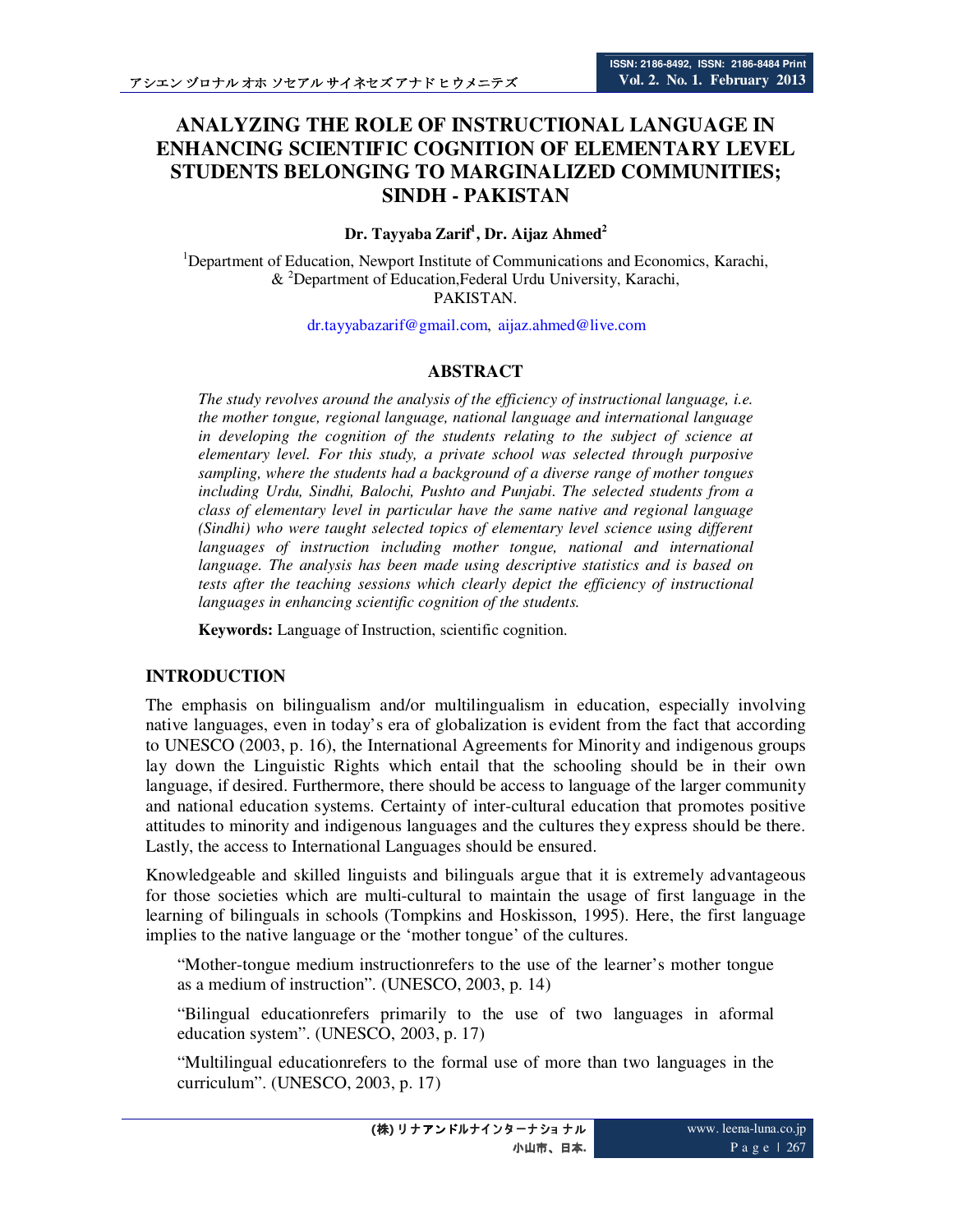In the global perspective, more than one official language is not common. In fact, in more than 20 states, there exists more than one official language, for instance, in India alone there are around 19 official languages and similarly in South Africa there are around 11 official languages in use. It is also a fact that majority of the countries in today's world are monolingual, that is only one official language is considered for legal or Government purposes. But this does not, in any way, mean that these societies are not bilingual or multilingual, rather the other languages used in the country are not authorized as official languages.

In many countries that were previously under colonialregimes, the official language tends to be the language of the formercolonizers. In addition to official languages, several countries recognizenational languages, which may be necessary in education? The choice oflanguage in the educational system confers a power and prestige through itsuse in formal instruction. Not only is there a symbolic aspect, referring tostatus and visibility, but also a conceptual aspect referring to shared valuesand worldview expressed through and in that language (UNESCO. 2003 ,p.13 -14).

"Countries withmultiple regional languages of wider communication or more than oneofficial language may support multilingual education that includes children'smother tongues and the more widely spoken languages of the nation. Aswith bilingual education, a multilingual education programme is considered 'stronger' as the mother tongue is used more extensively as a medium of instruction" (UNESCO 2008, p.7)

"In 1987, a new pedagogical approach called *Pedagogies convergent* (or'Convergent pedagogy') was introduced on an experimental basis. This newmodel had been developed at the Belgian Centre international audiovisual d'étudesetderecherches (CIAVER). The e term convergence describes apedagogy that emphasizes interactive learning and links teaching methods of the first and second languages. The e child's mother tongue is used as thelanguage of instruction throughout primary school and the second languageis taught in such a way that the learners become functionally bilingual. Thegoals of this model are to improve school access and learning outcomes forstudents, to integrate the school into the social and cultural environmentof the students, and to produce functionally bilingual learners" (UNESCO 2008,p.9)

Perhaps the most renowned international organization for education development, the UNESCO also emphasizes on the use of mother tongue. A Committee of UNSECO (1953) advocated through their extensive work and research that the children can easily and quickly learn and better express themselves through their mother tongue as compared to any linguistic medium which is unfamiliar.

Numerous modern research reports on literacy and language suggest that for overall development of language skills, it is essential to become fluent in one's own first language. The language skills enhanced through this way also complements cognitive development and academic achievement (Ball, 2010).

According to the research of Coleman, there are more than 70 languages spoken in Pakistan withover a million people speaking each of the six major regional languages. Out of the total population only seven percent use Urdu as their first language but numerically it is widely spoken by the greatest number of people in the country. Coleman, in his research, divided the schools in Pakistan into four major types; private elite (English medium), private non-elite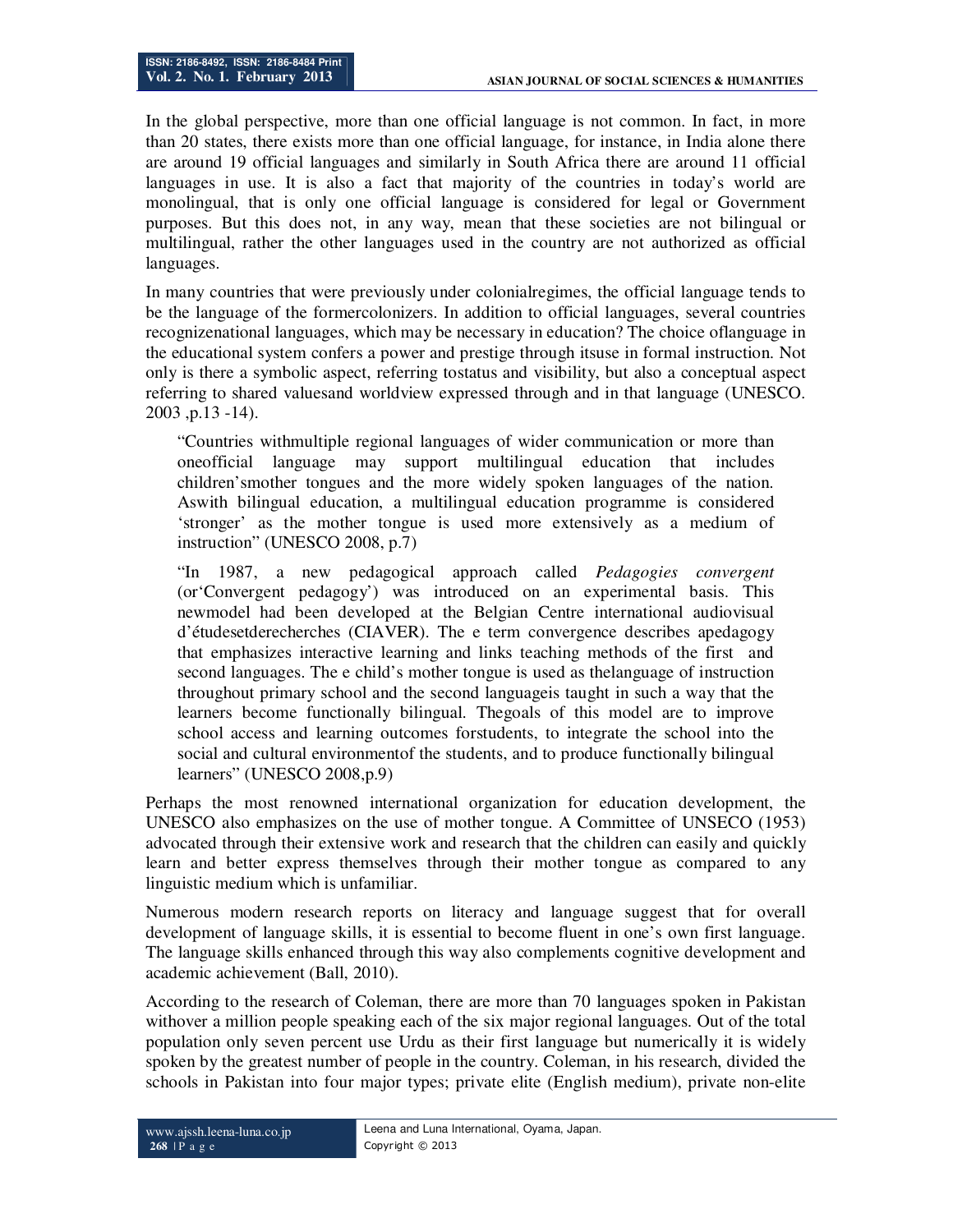(nominally English), Government (Urdu) and Madrassas (Urdu). The British Council research report of Coleman points out the fact that in Pakistan, as 95% of the children do not study in their mother tongue, the overall results tend to be poor excluding the elite schools.

# **RESEARCH QUESTIONS**

This study addressed the following research questions:

- 1. What is the impact of using native and regional languages as language of instruction for teaching concepts of Science at Elementary Level?
- 2. What is the impact of using national language as language of instruction for teaching concepts of Science at Elementary Level?
- 3. What is the impact of using international language as language of instruction for teaching concepts of Science at Elementary Level?
- 4. How can instructional languages affect the learning of elementary level students from marginalized backgrounds?

### **OBJECTIVES OF THE STUDY**

- 1. To understand the relationship between students learning and teacher's language of instruction for teaching Science concepts at Elementary Level.
- 2. To analyze the efficiency of native, regional, national and international languages as languages of instruction for science teaching at Elementary Level and its impact on learning of students from a marginalized community.

# **METHODOLOGY**

For the purpose of this research study, a Private English medium school situated in a marginalized area of Karachi was selected on *purposive* basis from the population of private schools in Karachi. The students in this school belonged from different backgrounds such as Sindhi, Balochi, Pasthu and Punjabi and Urdu speaking communities. Through purposive sampling 20 students from different sections of Class VI, were selected having Sindhi as their native language and who could also read and write Sindhi easily which meant that the native and regional language in this case was the same.

The science teachers, who were fluent in Urdu, Sindhi and English, were asked to teach various topics(which were not taught before) of Science using native, national and international languages as their languages of instruction (see Table 1).At the end of each topic a post-test was given to the students and the results of this test were analyzed by the teacher with the assistance of the researcher to gauge the impact of using native, national and international languages as medium of instruction for teaching Science at Elementary Level. At the end, descriptive analysis was used to draw conclusive results.

|                              | S# Theme/Topics                        | Medium of Instruction                     |  |  |  |
|------------------------------|----------------------------------------|-------------------------------------------|--|--|--|
|                              | Cell                                   | Mother/Regional Language (Sindhi)         |  |  |  |
|                              | Animal cell                            | Mother/Regional Language(Sindhi)          |  |  |  |
|                              | Plant cell                             | National Language (Urdu)                  |  |  |  |
| 4                            | Difference between Animal & Plant Cell | National Language (Urdu)                  |  |  |  |
|                              | Characteristics of Animal              | International National Language (English) |  |  |  |
| 6                            | Parts of Plant                         | International National Language(English)  |  |  |  |
| account to see these we feel |                                        |                                           |  |  |  |

Table 1a. Languages of instruction for different themes/Topics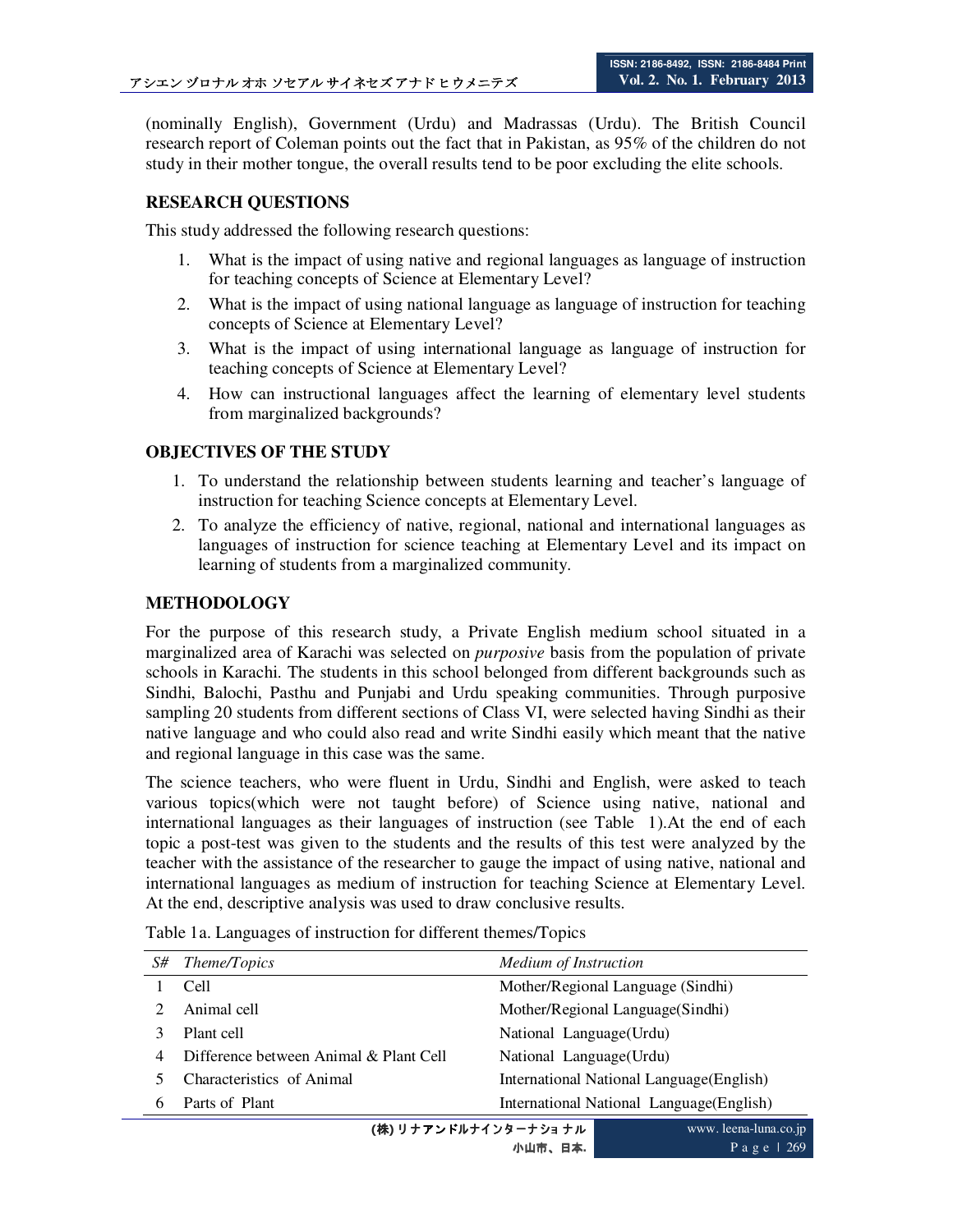# **FINDINGS**

The cumulative findings from the research study are given as under:

| <b>Students</b> | Marks by using Mother<br>/Regional language as<br>medium of Instruction | Marks by using National<br>language as medium of<br><b>Instruction</b> | Marks by using<br><b>International</b><br>National language as<br>medium of Instruction |  |
|-----------------|-------------------------------------------------------------------------|------------------------------------------------------------------------|-----------------------------------------------------------------------------------------|--|
| $\mathbf{1}$    | 85%                                                                     | 85%                                                                    | 65%                                                                                     |  |
| $\overline{2}$  | $80\%$                                                                  | $85\%$                                                                 | 70%                                                                                     |  |
| 3               | $90\%$                                                                  | $80\%$                                                                 | 60%                                                                                     |  |
| $\overline{4}$  | 85%                                                                     | 75%                                                                    | 60%                                                                                     |  |
| 5               | $90\%$                                                                  | 85%                                                                    | 70%                                                                                     |  |
| 6               | $80\%$                                                                  | $80\%$                                                                 | 60%                                                                                     |  |
| $\overline{7}$  | 75%                                                                     | 70%                                                                    | 50%                                                                                     |  |
| 8               | 75%                                                                     | 65%                                                                    | 45%                                                                                     |  |
| 9               | $80\%$                                                                  | $80\%$                                                                 | 50%                                                                                     |  |
| 10              | 90%                                                                     | 85%                                                                    | 55%                                                                                     |  |
| 11              | 90%                                                                     | 90%                                                                    | 50%                                                                                     |  |
| 12              | 95%                                                                     | 90%                                                                    | 55%                                                                                     |  |
| 13              | 85%                                                                     | $80\%$                                                                 | 45%                                                                                     |  |
| 14              | 95%                                                                     | 90%                                                                    | 60%                                                                                     |  |
| 15              | 95%                                                                     | 90%                                                                    | 11%                                                                                     |  |



Figure 1. Graphical representation of overall findings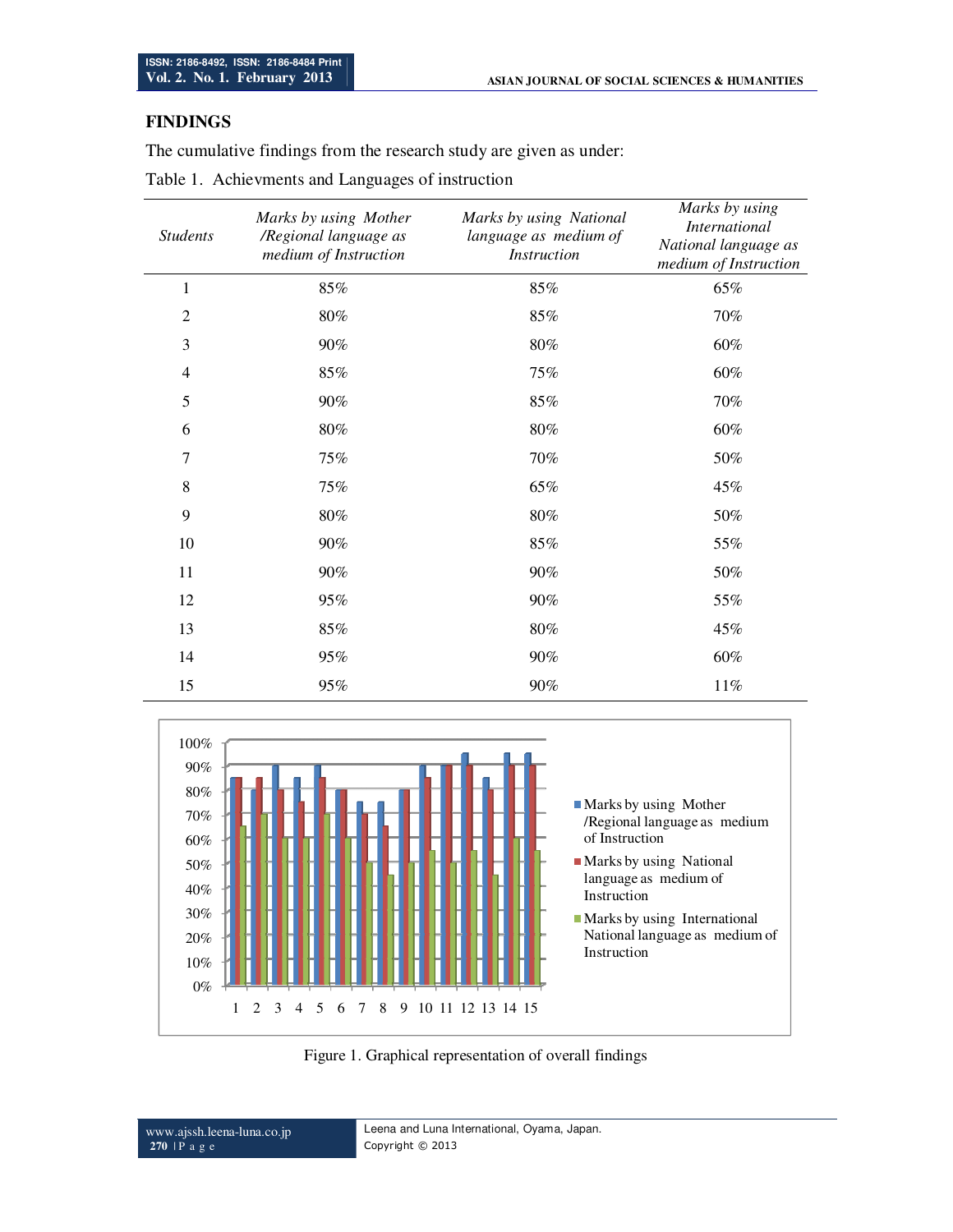| S# | Language as medium of Instruction                                 | $\%$ |
|----|-------------------------------------------------------------------|------|
|    | by using Mother / Regional language as medium of Instruction      | 86   |
| 2  | by using National language as medium of Instruction               | 82   |
| 3  | by using International National language as medium of Instruction | 57   |

**Table 2. Cumulative result (Average) of post-test for Instructional language** 



Figure 2. Post-test analysis

### **CONCLUSIONS & DISCUSSION**

The cumulative average result of post-tests, i.e. 86% from native and 85% from national languages in comparison to 57% from international language as instructional language suggest that when it comes to concept clarity and cognitive development in Science, native and regional languages are the most easily comprehendible for the students as far as instructional language is concerned in the selected grade level.

It is an undeniable fact that all humans are most comfortable with the language that they use in their daily life; the language in which they think. It is should be very clear that science is also very closely associated with our daily life, hence, it is only fitting to inculcate native or regional languages in instructions instead of a foreign language especially at elementary level to funnel down the difficult concepts and contents of a subject area such as science.

The study also identifies that the National Language is almost as effective as the Native and Regional languages when used as instructional medium. This is mostly because the students of this level are very much familiar with the languages used in their environment especially when we consider the factor of cultural diversity. All the communities have to have a common medium of communication which is obviously the National Language (Urdu). Therefore, students' comprehension skills of National Language are constantly improving.